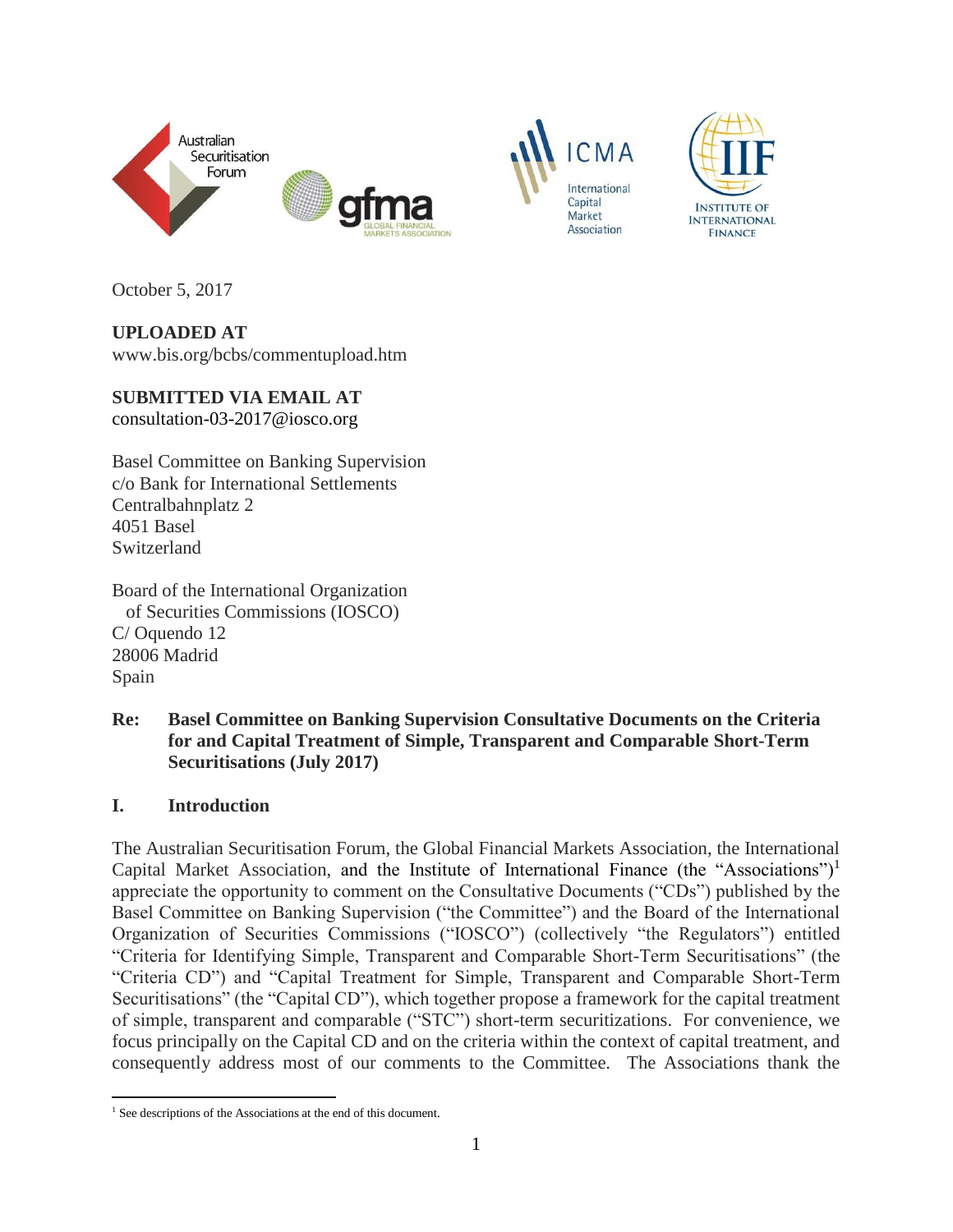Regulators for their work in producing the CDs and welcome initiatives to strengthen the global securitization markets.

The comments that follow suggest revisions to the proposals made in the Capital CD that we believe will best ensure the safe, effective, and efficient operation of the markets for short-term securitizations. Among our goals in making these recommendations is minimizing the difficulties that the industry would face if various jurisdictions apply different risk based capital ("RBC") standards to the same transaction, resulting in different capital treatments for the same transaction across jurisdictions. Such a scenario would result in diminished market liquidity and reduced access to credit for consumers and businesses. To avoid that unproductive outcome, we believe that the Regulators should strive to build a viable consensus among their constituent members regarding the STC criteria to apply to short-term securitizations.

Our specific recommendations regarding the criteria proposed in the Capital CD are the following:

- 1. The Committee should adopt Alternative Approach 2, under which compliance with the STC criteria for obtaining preferential RBC treatment would be measured transaction by transaction instead of vehicle-wide. Even if, as is likely (see item 4 below), a sponsor bank cannot comply with conduit level criteria as currently proposed, in a transaction-by-transaction qualification procedure, the bank will remain motivated to comply with transaction-level criteria in the majority of cases.
- 2. The Committee should allow bank-funded short-term privately-negotiated transactions to meet the STC criteria for capital treatment of short-term securitizations.
- 3. Changes should be made to a number of the proposed transaction-level criteria in order to maximize compliance with them.
- 4. We recommend material changes to the proposed conduit-level criteria because as presently written it is impractical for an asset-backed commercial paper ("ABCP") bank sponsor to comply with such criteria.
- 5. The definition of seller should be revised to incorporate all relevant transaction structures and the definition of sponsor should be revised to include banks that provide credit and liquidity facilities and are affiliates of entities that provide administration services to an ABCP conduit.

We thank the Regulators for giving us the opportunity to assist them in creating what we hope will be a productive framework for the capital treatment of simple, transparent and comparable shortterm securitizations. We would welcome the chance to continue this dialogue in whatever manner the Regulators feel would be the most helpful.

### **II. Alternative Approach 2 Will Maximize Compliance With The STC Criteria For Obtaining Favorable Risk Based Capital Treatment for Short-Term Securitizations.**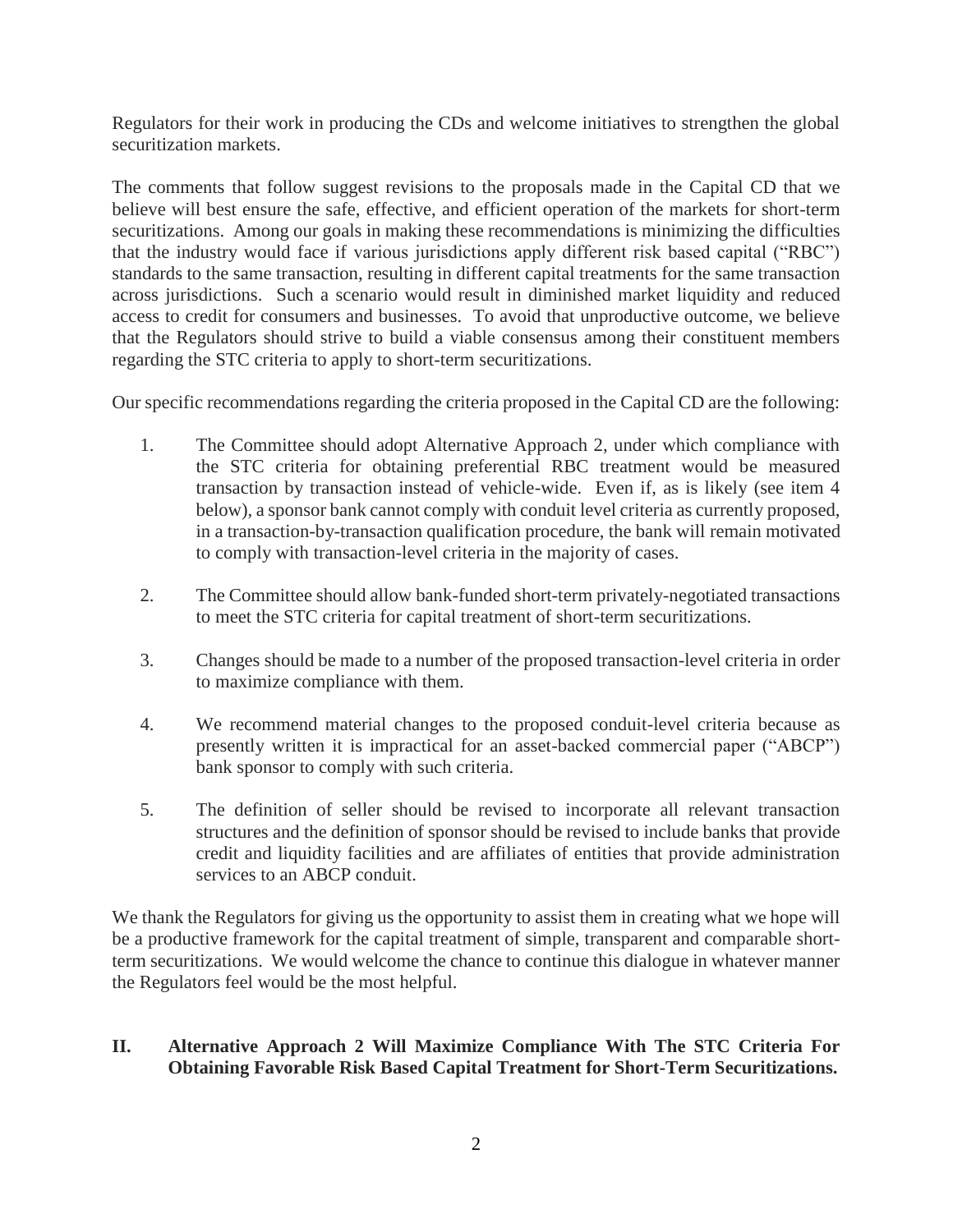The Committee proposes a two-tiered approach by which exposures to an ABCP structure, such as a liquidity facility ("facility"), can qualify for favorable RBC treatment. Specifically, the STC criteria set forth in the Capital CD distinguish between transaction-level criteria that would have to be separately satisfied by each transaction purchased by an ABCP conduit and conduit-level criteria that would have to be satisfied by the conduit as a whole. The Committee proposes adopting a "baseline" approach under which exposures will qualify for favorable RBC treatment only if the ABCP structure satisfies the short-term STC capital criteria at *both* the transaction *and* conduit levels. However, we believe that the Committee's goal of "ensur[ing] that investors are fully protected against all losses, including those arising from a deterioration in the performance of the underlying assets" (Capital CD at 3), can be best achieved by adopting the Committee's Alternative Approach 2 and requiring compliance with the STC criteria at the transaction level solely on a transaction-by-transaction basis.

Put simply, if favorable RBC treatment is awarded to facilities on a transaction-by transaction basis, a facility provider will be strongly motivated to comply in every transaction where it is reasonably practical to do so. Conversely, if compliance is determined in the aggregate, a bank that has one noncompliant transaction will have no motivation to meet any of the STC criteria going forward in any transaction.

The risk to a facility arises solely from the quality of the individual transactions that comprise the ABCP program, regardless of whether the facility is conduit-wide or transaction-specific. Accordingly, the risk to the facility should be assessed solely by reference to each discrete transaction taken on its own terms. There are several ways in which this analysis might proceed, depending on the scope of the facility and the number of banks providing facilities.

- **Approach Based on the Scope of the Facility:** Where each transaction is supported by a discrete facility, compliance should be assessed on a transaction-by-transaction basis. For example, assume that there are two facilities, one of 100 and one of 50. If the one of 100 complies while the one of 50 does not, the facility of 100 would receive preferential capital treatment and the facility of 50 would not. Alternatively, if there were a single facility for the whole conduit capital would be calculated on a proportional basis. In that case, where again there were two transactions in the conduit, one of 100 that complied and one of 50 that did not, 100 of the overall facility would receive preferential capital treatment and 50 of the overall facility would not.
- **Approach Based on the Number of Providers:** If there were only one bank provider, then the rule on how to calculate capital for preferential treatment would be the same as provided in the preceding paragraph. If there were two or more bank providers of facilities to the conduit, each bank first would calculate its proportionate share of the dollar amount of the applicable facility or facilities, and then would have its share of the single or multiple facilities for RBC calculated with regard to such dollar share(s) exactly the same as for a single bank as explained above.

Another way of explaining our proposed approach is that the risk should be based on the quality of the underlying transactions and not on the funding source. Take, for example, a bank portfolio of transactions. Under the transaction-level criteria provided in the Capital CD, RBC treatment is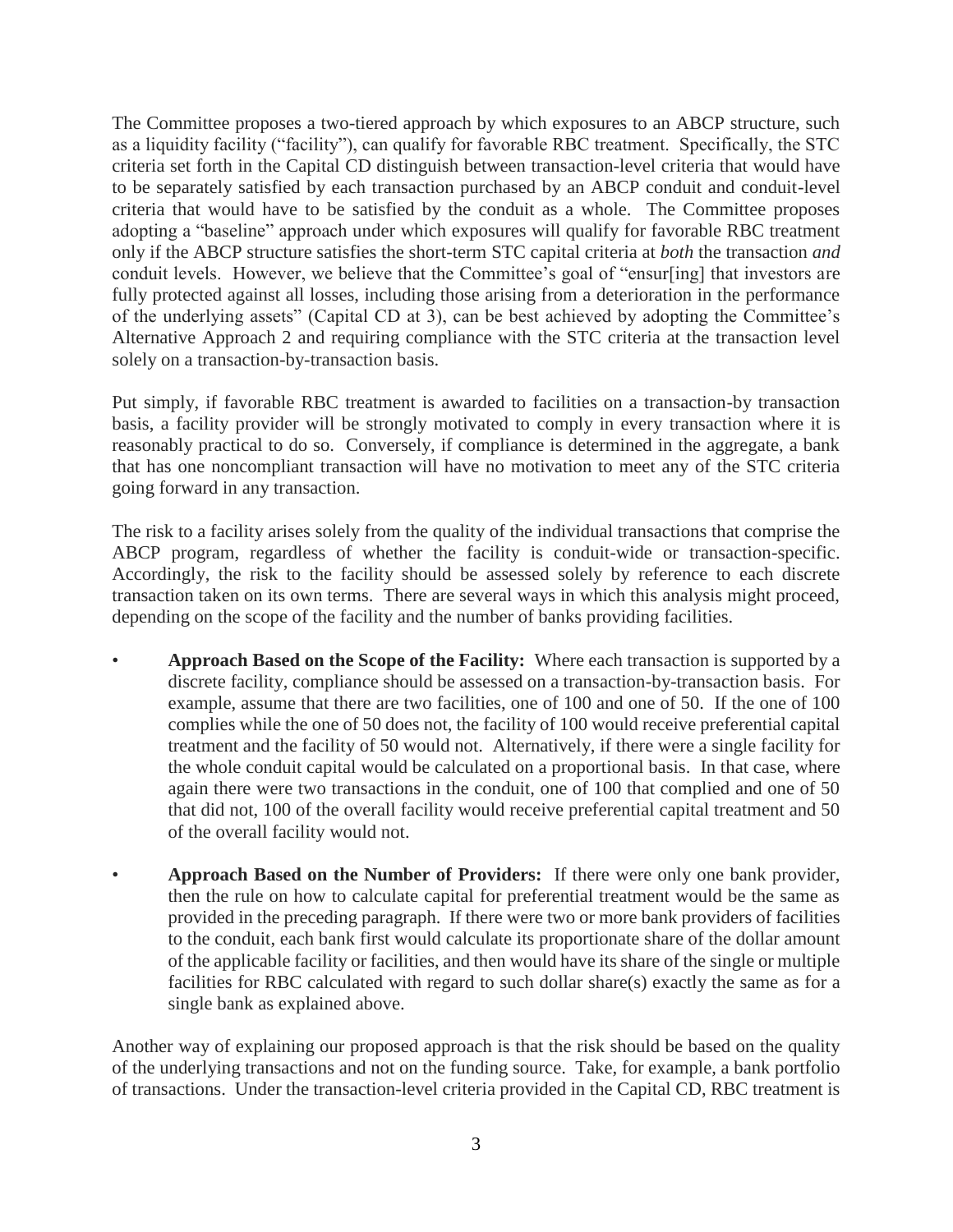a function of the quality of each underlying transaction, not how the bank chooses to fund each transaction. Accordingly, there should be no difference when the funding source is the ABCP conduit.

We believe that it is good policy to award favorable RBC treatment on a proportionate basis to facilities that comply with the transaction-level criteria because this approach is the most likely to maximize compliance. It will be extraordinarily difficult for every transaction and related facility within an ABCP program to comply with the proposed STC standards. It also will be difficult for sponsors to develop distinct ABCP vehicles comprised solely of compliant transactions and facilities along with other sister ABCP vehicles comprised of non-compliant transactions and facilities. For example, there is a need for volume in order to better execute and price transactions and the costs involved in restructuring all of a program's transactions to become compliant are substantial. Therefore, unless compliance at the transaction level is measured on a transaction-bytransaction basis, and favorable RBC treatment is similarly awarded, it is unlikely that facility providers will attempt to conform any of their transactions to the STC criteria.

The STC criteria proposed by the Committee are clearly intended to make the ABCP market safer generally by minimizing risk associated with bank-provided facilities. As a policy matter, this goal is more likely to be achieved by developing a system of compliance where a bank's motivation to comply is materially stronger for the overwhelming majority of facilities, as we believe will be the case if compliance is assessed on a transaction-by-transaction basis. Developing a system that rewards providers only for 100% compliance—as would the baseline approach proposed in the Capital CD—would have a "cliff" effect—*i.e.*, 100% compliance or nothing—which would be inconsistent with providing appropriate incentives for utilization of, and compliance with, the framework.

What is more, greater uptake will encourage economic growth because lower capital costs for banks in turn will reduce overall financing costs for issuers in this market. ABCP and bank financing have been an essential source of inexpensive working capital for businesses around the world for decades, funding myriad consumer and commercial assets such as auto loans, commercial loans, trade receivables, credit card receivables, and student loans. By adopting Alternative Approach 2, the guidelines will encourage the creation of more STC-compliant transactions, which in turn lowers securitization costs and facilitates increased lending to these and other important segments of the economy.

### **III. The Consultative Documents Should Facilitate Preferential RBC Treatment For Direct Bank-Funded Privately-Negotiated Short-Term Securitizations Similar To ABCP Conduit Financings.**

The Capital CD limits itself to proposing STC criteria that would enable exposures to ABCP structures to qualify for preferential RBC treatment. However, there are short–term securitization transactions carried on bank balance sheets that are similar to ABCP conduit deals but that cannot comply with the regular short-term securitization and STC criteria for non-ABCP programs. We believe that the means of funding a transaction should not determine the capital treatment that the transaction deserves. Rather, the terms of the transaction should govern whether a deal is entitled to preferential RBC treatment. Accordingly, we believe that the proposed criteria should be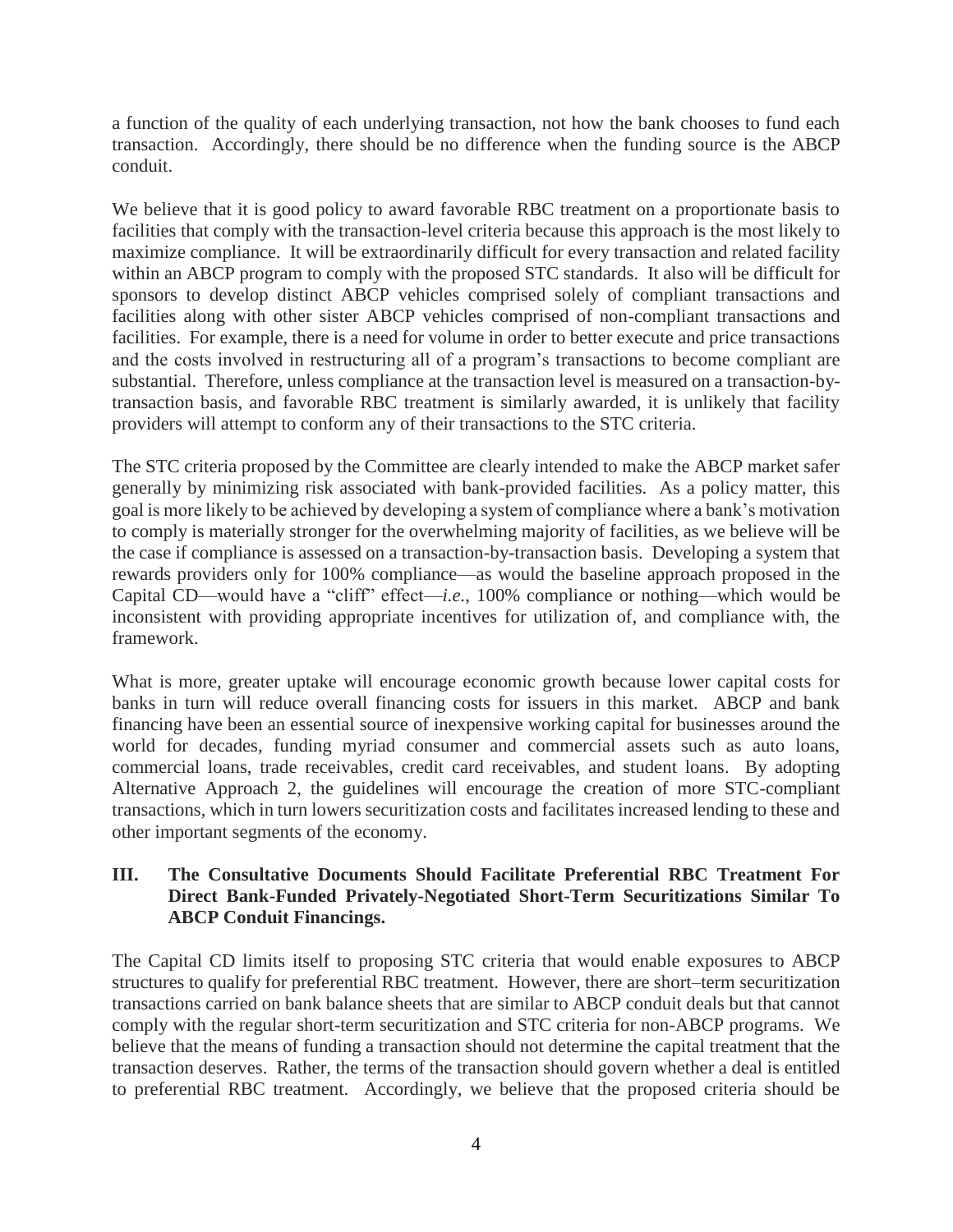modified or expanded to facilitate preferential RBC treatment for direct-funded privatelynegotiated securitizations that are extended to customers that are not affiliates of the offering bank and the terms of which are analogous (with appropriate adjustments) to those that qualify for such preferential treatment in conduit transactions.

The need for such securitizations to be included within the scope of the CDs arises from the fact that they cannot satisfy the regular non-ABCP criteria for short-term securitizations and STC. For example, the following criteria from the Committee's July 2016 Revisions to the Securitization Framework (BCBS d374) cannot be met by short-term privately-negotiated transactions, whether they are funded through conduits or on bank balance sheets:

- **• Criterion A3 (Payment Status):** The additional requirements established in this criterion seem problematic, especially for trade receivables. We suggest requiring banks to take them into consideration when making their evaluations, but not requiring specific compliance with each one.
- **• Criterion A5 (Asset Selection and Transfer):** Compliance with eligibility criteria needs to be part of the borrowing base and not a requirement for transfer to the conduit, as set out below in Section IV discussing our concerns regarding Criterion A5 of the Capital CD.
- **• Criterion B11 (Documentation Disclosure and Legal Review):** No offering documents should be required if the securitization is privately negotiated. This is because ABCP conduits and banks extending credit or purchasing interests in assets in this market have the right under the legal documents governing these transactions to obtain extensive information about the securitized asset pools, asset originating entities, and servicers without the need to rely on disclosure requirements mandated by regulation.
- **Criterion D16 (Granularity of the Pool):** The requirement that the aggregated value of all exposures to a single obligor must not exceed 1% would exclude most wholesale exposures. A requirement as to minimum credit enhancement seems more appropriate. See comments on Criterion D18 below on page 9.

In order to correct these deficiencies, we believe that non-ABCP short-term bank-funded and privately-negotiated securitizations should have the same STC eligibility criteria as ABCP deals.

## **IV. Changes Should Be Made To The Transaction-Level Criteria In Order To Maximize Compliance With Them.**

Having explained our view that compliance with the STC criteria is most likely to be maximized if compliance is assessed on a transaction-by-transaction basis, we next address our concerns with specific transaction-level criteria proposed in the Capital CD. We suggest that a number of changes are required in order to ensure that providers will be both motivated to comply and able to do so on a wide-scale basis.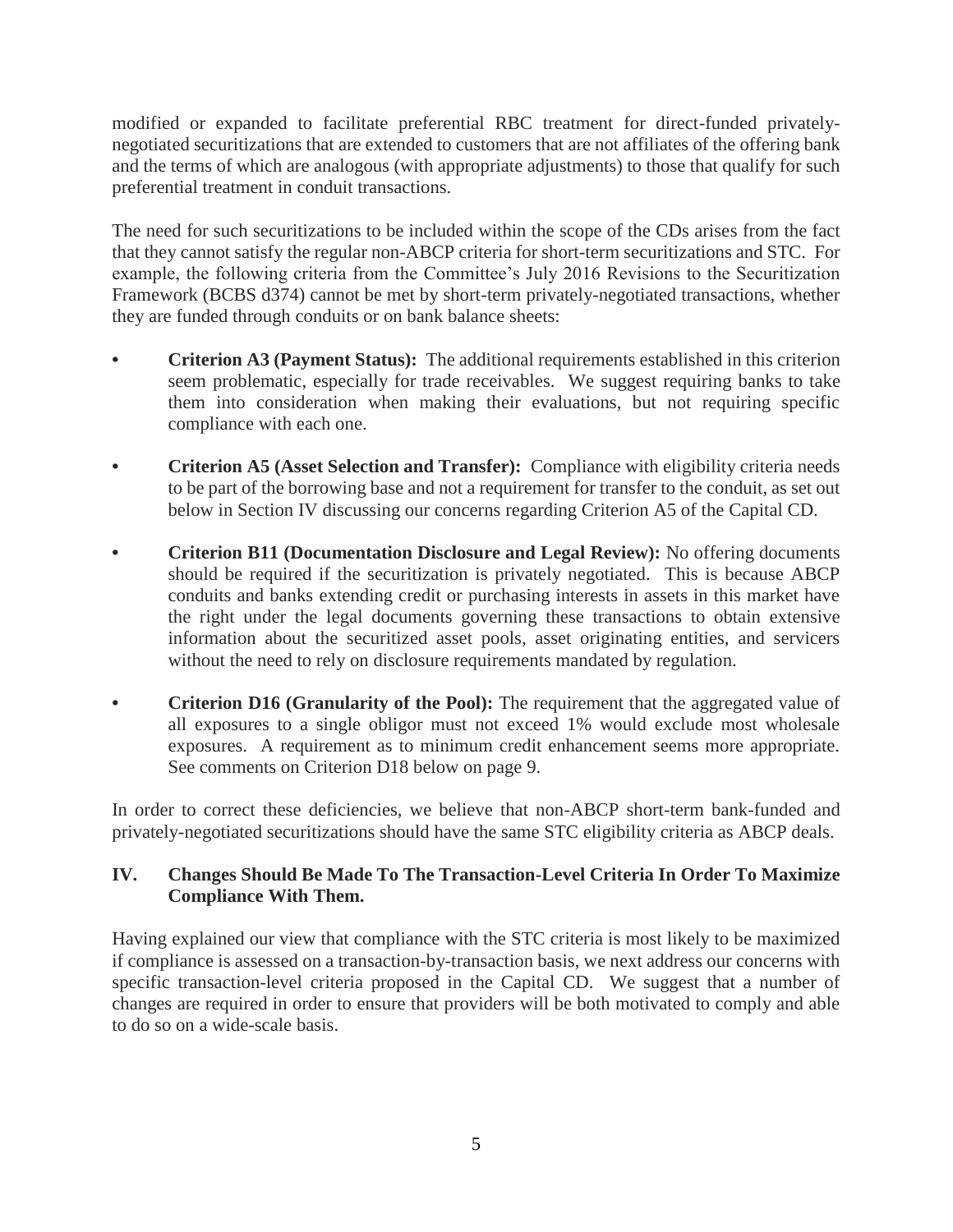**• Criterion A1:** While some may say, "I know it when I see it," it is difficult to define "homogeneous." There is no rational point at which to draw the line as to what is homogeneous and what is not.

Even if a satisfactory definition could be found, we are concerned that this criterion could exclude certain common deal structures from the STC framework by requiring that the assets underlying a transaction be "homogeneous." For example, many short-term securitizations finance trade receivables that are payable in different currencies, but are covered by foreign currency hedges that would meet the requirements of the STC framework and are originated in different jurisdictions, under different governing laws, by affiliated companies. So they are homogeneous in the sense that they are all trade receivables but not when homogeneity is measured by other factors. Other securitizations fund auto loans and leases or equipment loans and leases in the same transaction. In each case, the sponsor or funding bank has access to sufficient information to structure these transactions properly. We urge the Committee to take a more practical approach to this issue rather than risk precluding these technically heterogeneous transactions from STC treatment.

In this regard, we note that the homogeneity requirement in the European Union's proposed criteria for "simple transparent and standardised securitisation" for ABCP (the "EU ABCP STS Criteria" $)^2$  (which is not without its own definitional challenges) refers to "underlying exposures that are homogeneous in terms of asset type, taking into account the specific characteristics relating to the cash flows of different asset types including their contractual, credit risk and prepayment characteristics." While the European Banking Authority is mandated to further specify the standards for exposures deemed to be "homogeneous," there is no general requirement for exposures to be denominated in the same currency or originated in the same jurisdiction under the same governing law.

Thus, we request that "homogeneous" assets under this criterion include (i) receivables of the same type originated by a single affiliated group of asset originators that are payable in multiple currencies, provided that any resulting currency risk is appropriately mitigated as required by Criterion A9, and (ii) equipment loans and leases or auto loans and leases financed in a single transaction originated by a single affiliated group of asset originators.

We also believe that the description of credit claims and receivables in this criterion unnecessarily excludes certain standard asset classes that warrant STC treatment. Specifically, the additional guidance for capital purposes under Criterion A1 provides in pertinent part:

Repayment of the securitisation exposure should mainly rely on the principal and interest proceeds from the securitized assets. Partial reliance on refinancing or resale of the assets supporting the exposure may occur provided that refinancing is sufficiently distributed within the pool and the residual values on which the

 $\overline{a}$ 

<sup>&</sup>lt;sup>2</sup> At the date of submission these proposals are technically in draft form, but political agreement has been reached and they are expected to pass into law by publication in the EU Official Journal before the end of 2017.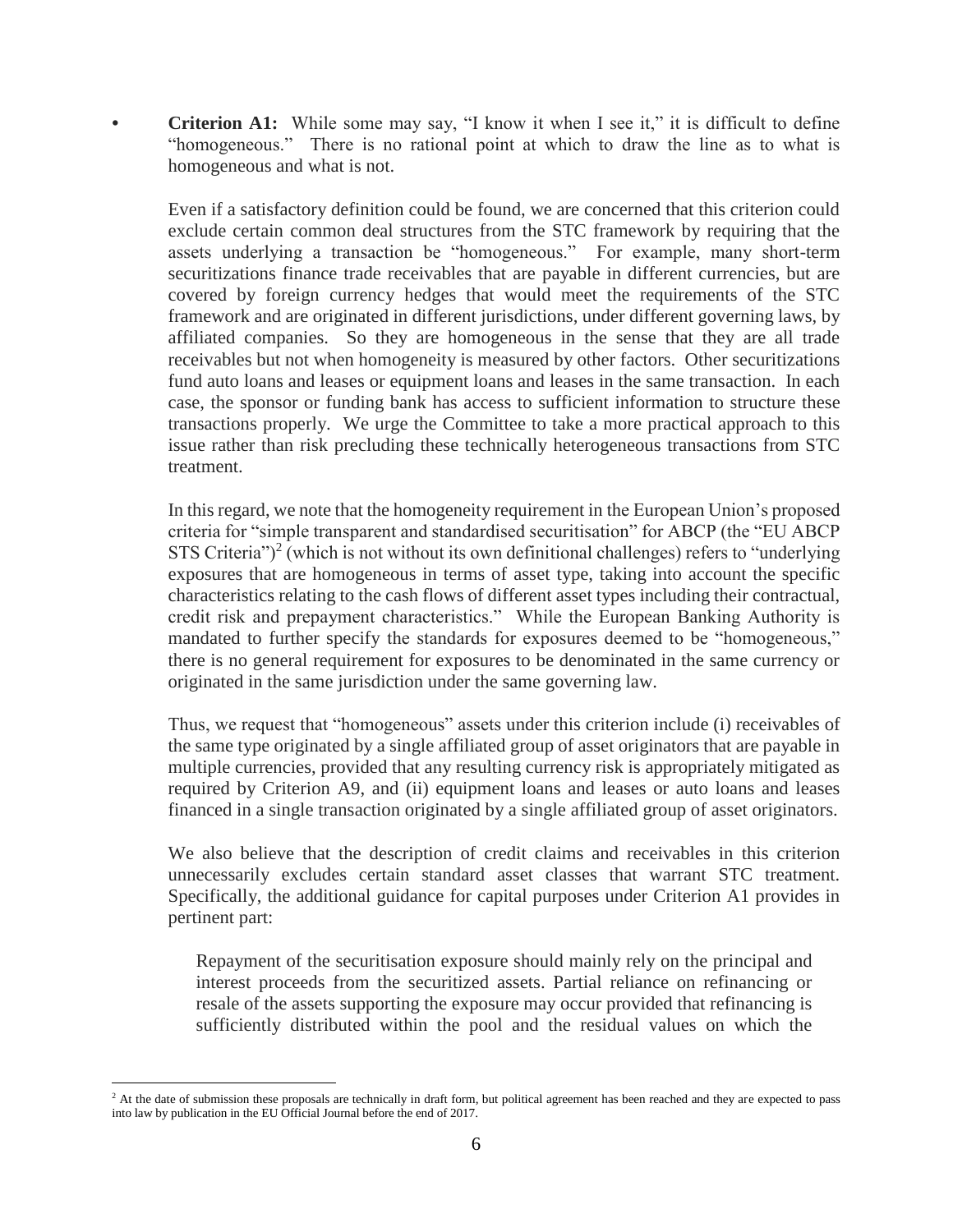transaction relies are sufficiently low and that the reliance on refinancing is thus not substantial.<sup>3</sup>

We believe that this criterion is too restrictive and ignores the fact that the experience of ABCP Conduits over the past four decades is that the transaction should qualify so long as the bank has adequate data to justify its projections for repayment. Drawing the line with words like "substantial" makes the test for STC compliance subjective and leaves banks without useful guidance on what qualifies and what does not.

**• Criterion A2:** The requirements of five and seven years of performance data for retail and non-retail exposures, respectively, is excessive. These requirements far exceed what market participants view as necessary. A more reasonable standard would be three and five years, respectively, which is the current test applied to short-term securitizations and would make this criterion consistent with the proposed EU ABCP STS Criteria.

Moreover, the due diligence practices of ABCP conduits, sponsors, and banks providing direct securitization financing are required to be very thorough and employ rigorous credit approval procedures. *See, e.g.*, BCBS, *Basel III Document, Revisions To The Securitisation Framework* Part I.D. (BCBS 374 rev. July 2016), *available at* https://www. bis.org/bcbs/publ/d374.pdf. Also, in order to be able to calculate regulatory capital, banks must have extensive performance data. *See id.* Accordingly, banks that satisfy these requirements should be deemed to have satisfied the asset performance history criteria. Indeed, because banks providing liquidity or credit enhancement to these transactions essentially take default credit risk, they should be highly motivated to obtain adequate data.

- **Criterion A3:** We propose that this criterion should be revised to properly accommodate revolving asset pool securitizations. To that end, we suggest that the proposed criteria be revised to permit lower credit quality credit claims or receivables to be included as part of a securitized asset pool in revolving asset securitization transactions, provided that these assets are assigned a zero value in any advance rate calculation for the transaction.
- **Criterion A4:** This criterion requires the sponsor to ensure that sellers in transactions with the conduit demonstrate that "the obligors have been assessed as having the ability and volition to make timely payments on obligations." It is unclear to us how a seller would be able to assess "volition" and how a sponsor could satisfy itself that this subjective state has been demonstrated.
- **• Criterion A5:** We believe that originators should be allowed to transfer whole pools to the conduit, including ineligible receivables, so long as the advance formula does not give credit for such receivables. There are several reasons why we believe this approach is appropriate. First, there is no economic difference between this approach and the one proposed in the Capital CD, which would permit the transfer of eligible pools only. Second, this is frankly how the industry works now. For example, when trade receivables are securitized one or more asset originators transfer all of their trade receivables to a sponsored SPE, which then obtains financing for the receivables from one

 $\overline{a}$ <sup>3</sup> See Capital CD, page 9, linke[d here.](http://www.bis.org/bcbs/publ/d413.pdf)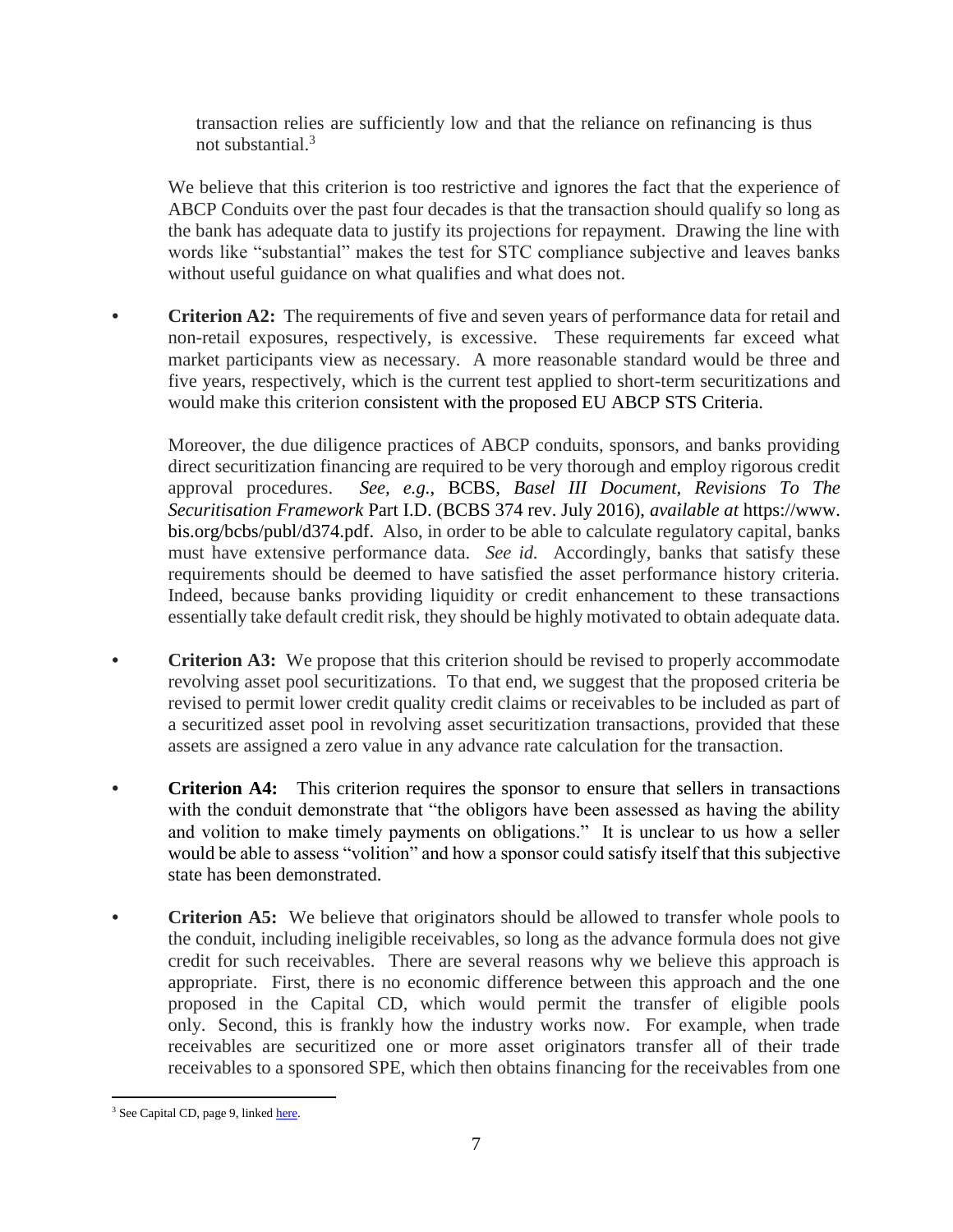or more ABCP conduits or banks. The financing documents establish eligibility requirements for the financed trade receivables that exclude those assets having low credit quality. The advance rate calculations in such transactions include only eligible receivables. It would be much more complicated, administratively burdensome, and expensive to construct transfers in the manner proposed, and doing so would not improve the safety of the facilities. In fact, it would be safer for a facility if it had a right to cash flows from the ineligible as well as the eligible receivables because ineligible receivables often generate cash, despite being ineligible. This is especially the case for trade receivables because it is administratively difficult to separate their discrete cash flows operationally. However, our concern applies not only to trade receivables, but also to credit card pools of receivables and any other types of receivables that turn over quickly, because this makes it too burdensome to include only eligible receivables in the pool.

We seek clarification regarding the requirement that the sponsor should ensure that pools are not actively managed. Specifically, we request that the Committee confirm that this prohibition would not be violated by (i) managing a pool or pools to avoid losses from excessive defaults or other credit or quality problems; and (ii) managing warehouse facilities to prepare all or part of them to be sold into term securitizations. In this regard, we observe that Note 15 in the Criteria CD and Note 19 in the Capital CD state that "the addition of credit claims or receivables during the revolving periods or their substitution or repurchasing due to the breach of representations and warranties do not represent active portfolio management."

Finally, this criterion requires that the sponsor must ensure that it receives from the sellers representations and warranties that the underlying receivables "are not subject to any condition or encumbrance that can be foreseen to adversely affect enforceability in respect of collections due." By comparison, a similar requirement in the proposed EU ABCP STS Criteria relates only to the enforceability of the true sale. Sponsors and bank purchasers in trade receivables transactions typically require ample reserves against both obligor credit risk and "dilution" risk (including any lack of enforceability of the receivables) and do not rely on enforcing receivables against obligors directly.

- **• Criterion B10:** We propose that extension options at the hand of the investors—*i.e.*, exercisable by the investors—should be authorized.
- **Criterion B11:** The requirement that the sponsor must ensure that "all voting and enforcement rights related to the credit claims or receivables are, if applicable: [i] transferred to the conduit; and [ii] clearly defined under all circumstances" would be difficult to achieve in practice. We believe that this requirement should at a minimum be adjusted to reflect that (i) a trustee or administrative agent may act on behalf of different parties who will have taken an interest in the same underlying assets, and (ii) rights in relation to underlying assets may be transferred to intermediate asset purchasing companies rather than the ABCP issuing entity. When a default under the financing occurs in a transaction structured in this manner, the financing entities or their agents are permitted to foreclose on the receivables and exercise any rights of the asset originator with respect to such receivables.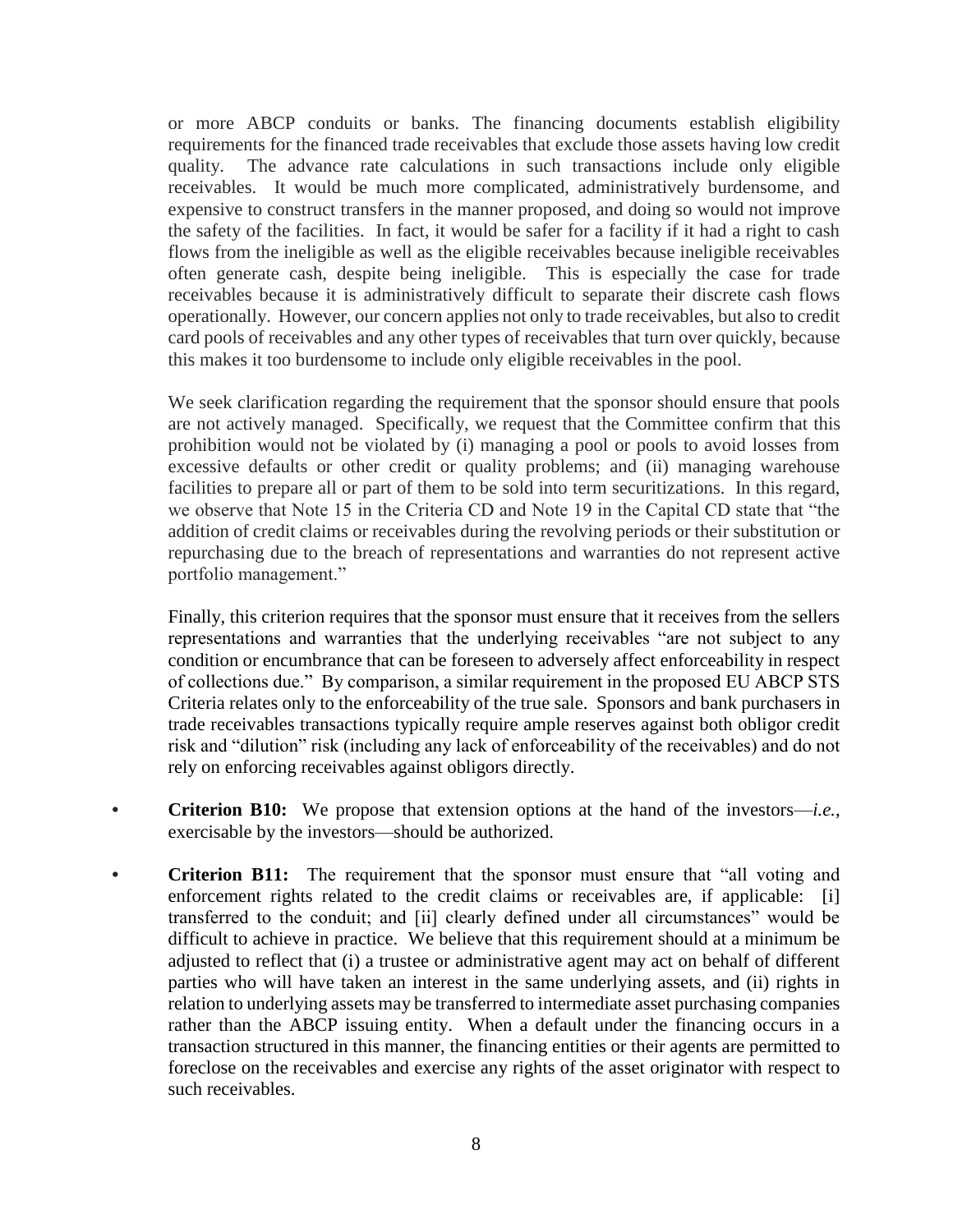**Criterion C16:** As written, this criterion appears to establish an experience requirement for the *institutions* that serve as sponsors of ABCP conduits and as originators of the underlying asset pools. Such requirements are not practical, however, because it is the *staff* of those institutions who actually perform the analysis and reach the conclusions that guide the program. Thus, the criterion should make it clear that the requirements as to experience of the conduit sponsor and the originators will be satisfied if the *staff* employed by these entities have the appropriate experience, as opposed to the institution itself. This requirement can be policed through Pillar 2 as well.

Moreover, existing practices of sponsors provide an extra layer of protection here. Specifically, ABCP conduits, sponsors, and banks that provide direct securitization financing already are required to employ very thorough due diligence practices and rigorous credit approval procedures. *See, e.g.*, BCBS, *Basel III Document, Revisions To The Securitisation Framework* Part I.D. (BCBS 374 rev. July 2016), *available at* https:// www.bis.org/bcbs/publ/d374.pdf. Also, in order to be able to calculate regulatory capital, banks must have extensive performance data. *See id.*<sup>4</sup>

- **• Criterion D18:** This criterion requires that all of the assets transferred into a qualifying securitization transaction must comply with certain maximum risk weights under the standardized approach. This criterion is problematic for revolving asset transactions that require an asset originator to sell all credit claims or receivables of a specific type into a transaction structure regardless of their credit quality. It also may be challenging for transactions that include a small percentage of these receivables in the financed pool, because the ABCP conduit or bank providing funding protects itself from the credit risk of any sub-standard receivables by either excluding such receivables from the advance rate calculation for the transaction or by ensuring that transaction credit enhancement adequately covers the risk of these exposures. Accordingly, we request that where the amount of any receivables not meeting additional criterion D18 are covered by credit enhancement that is at least equal to the highest rating agency requirement for trade receivables of this general category, these receivables should be exempt from this criterion. Additionally, we recommend that the risk weight applicable to residential and commercial mortgages should be 100% because some jurisdictions require use of a 50% risk weight while others mandate a 100% requirement, and it does not further the objectives of STC to have these standards vary jurisdiction by jurisdiction.
- **• Criteria A4, A6, B10, and C17:** We have several concerns regarding these criteria. First, we question whether there is a need for the proposed criteria regarding the disclosures and the representations and warranties that should be made to or from sponsors. When investors benefit from full credit and liquidity support from the sponsor bank (liquidity lines that cover 100% of issued and outstanding ABCP), we believe that such extensive disclosure is not the focus of, and not required by, investors, and is adequately addressed through current market practice.

 $\overline{a}$ 

<sup>&</sup>lt;sup>4</sup> Criterion C16 purports to address fiduciary responsibilities, but does not actually discuss any such responsibilities among its transaction-level requirements. We request that the Committee confirm that this criterion does not create any new fiduciary duties at the transaction level, but merely requires parties that have fiduciary duties to fulfill them. The criterion also implies that conduit sponsors have or should have fiduciary obligations to ABCP investors. This is inconsistent with market structures and practice and would exclude existing programs generally.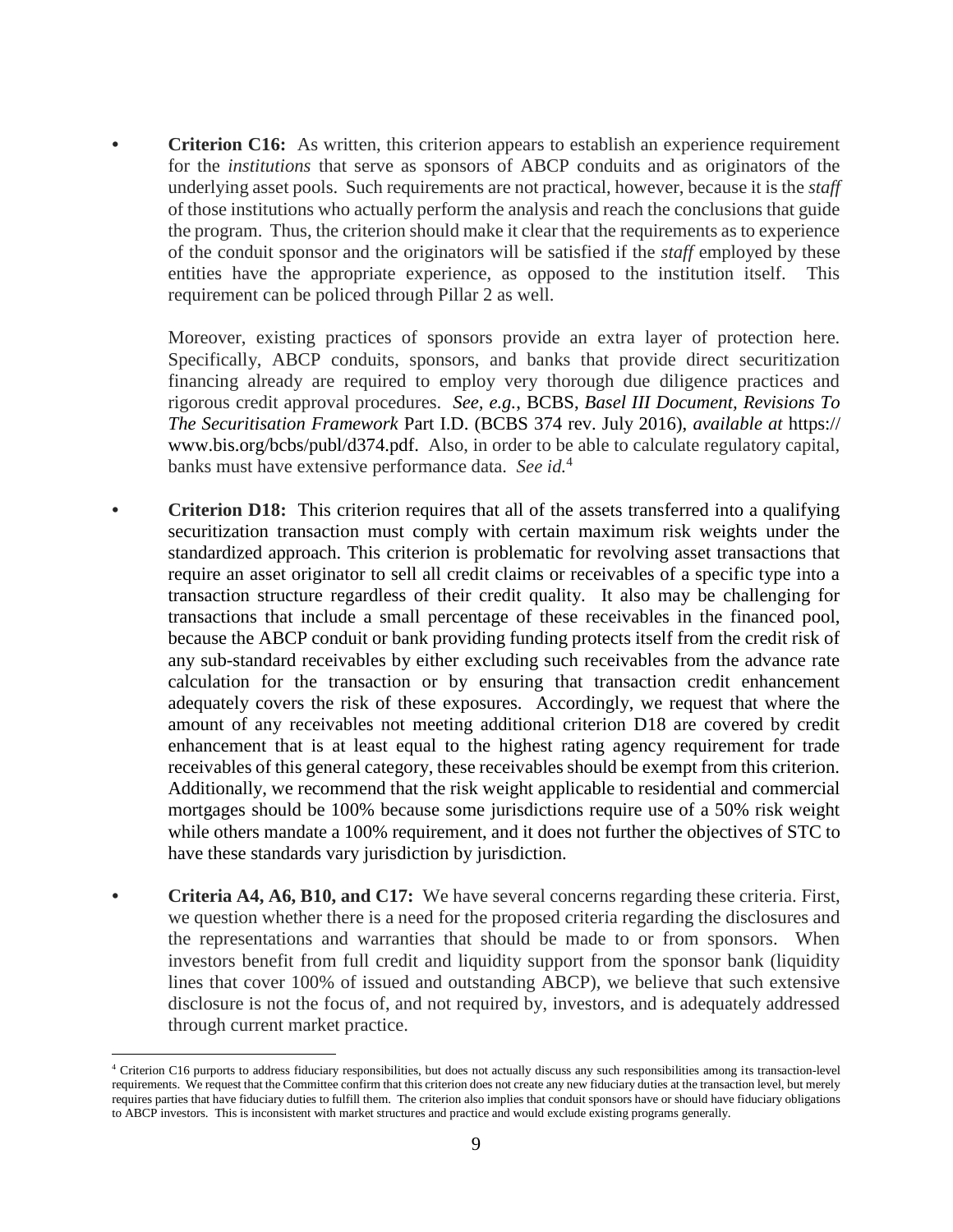Second, such requirements go materially beyond both market practice and the ability of sponsors to supply them. The industry has decades of experience with sponsors, dealers, and investors working together on ABCP transactions, and over that time the market has developed warranties and disclosures that all participants find to be generally acceptable. In fully supported programs, to which the proposed STC regime is restricted, investors rely predominantly on financial information regarding the sponsor supported by disclosures regarding the underlying assets in an ABCP conduit. Investors are free to ask for more information whenever they deem it necessary, and the market has settled on the information that is exchanged now without any widespread concern on the part of investors.

Third, such requirements would significantly increase the potential due diligence burden and legal liability for sponsors under securities laws, all for no useful reason, creating a strong disincentive to undertake STC short-term securitizations at all. For example, there is a list of credit events (*e.g.*, payment holidays) that the sponsor would have to identify and disclose to investors, which banks may not retrieve automatically from their systems. Such a requirement might be difficult to implement in practice.

Fourth, if the Committee accepts our proposal in Section III above that the proposed STC criteria should be modified or expanded to facilitate RBC treatment for direct bank-funded privately-negotiated securitizations, such transactions would not require the proposed warranties and disclosures because there is no party in those transactions to whom such disclosures can be made.

### **V. The Conduit-Level Criteria Raise Numerous Concerns.**

While we believe that the Committee's goals set forth in the Capital CD are best served by assessing compliance with the STC criteria solely on a transaction-by-transaction basis, we understand that the Committee is considering other options and thus seeks comments on its proposed conduit-level criteria. Suffice it to say that we have major concerns that the conduitlevel requirements are so onerous, unrealistic, beyond market practice, and impractical that few, if any, ABCP sponsors will attempt to comply with them.

As the Regulators will be aware, the proposed EU ABCP STS Criteria, like those in the CDs, include criteria for short-term securitization qualification of ABCP programs as well as for ABCP transactions "within" ABCP programs. While there are differences between the ABCP program criteria in the proposed EU ABCP STS Criteria and those in the CDs, they are similar in important respects. In addition to requiring full credit and liquidity support from the sponsor bank, the proposed EU ABCP STS Criteria—like those in the CDs—also require that each of the underlying transactions funded by the program meets all of the applicable transaction-level criteria (with a limited exception for up to 5% of exposure value in transactions temporarily not meeting certain criteria); impose disclosure standards inconsistent with market practice and investor requirements; and, for bank capital purposes, add maximum risk weights and granularity requirements.<sup>5</sup> Because of many concerns regarding the proposed EU ABCP STS Criteria, as well as the layering of transaction-level and program-level requirements and the compliance certification process, our

 $\overline{a}$ <sup>5</sup> The EU's criteria do not go so far as to require extensive representations and warranties by the sponsor to ABCP investors as do the CDs.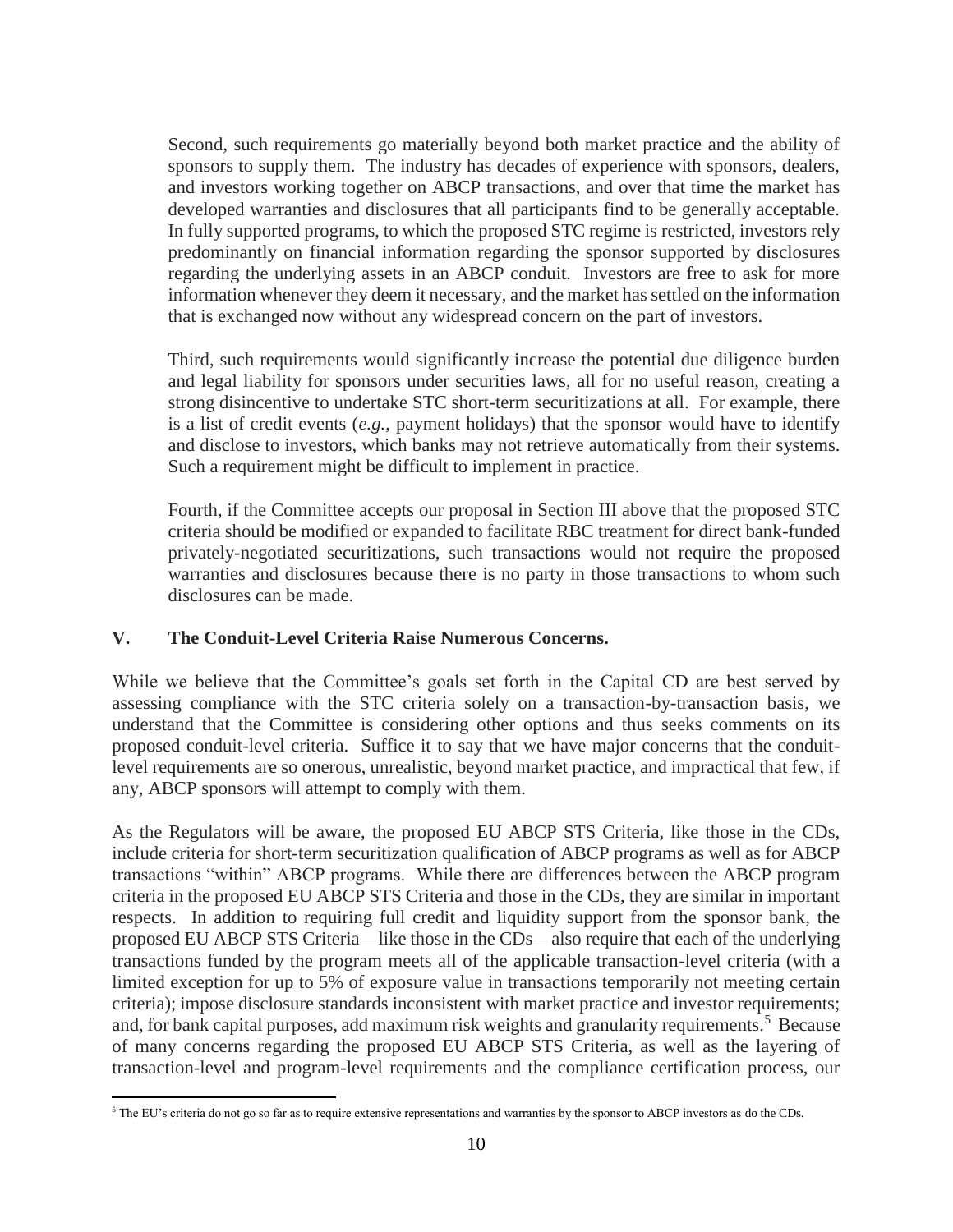European members generally believe that no existing ABCP program as currently structured and operated would qualify as STS, and, given the compliance burdens involved, it is likely that few if any programs will ever qualify, or even seek to qualify. In order for banks, investors, and originators to achieve any significant benefits from the STC regime proposed in the CDs, the Regulators should consider taking a different and much simpler approach to program-level STC qualification.

What remains critical is that the final guidelines should promote the structuring of as many deals as STC compliant short-term securitizations as possible, an outcome that we believe is best achieved by establishing sound, practical, and independent transaction-level criteria. Accordingly, while we will not comment exhaustively on the proposed conduit-level criteria, we will identify and explain the major categories of problems that we discern in order to aid the Committee's process.

One general observation is that the bank sponsor typically provides full liquidity support. Thus, it is the sponsor rather than the ABCP investors that is primarily exposed to liquidity risks and other risks of the underlying assets and transactions. Accordingly, the conduit-level criteria should be focused on features of the ABCP conduit (including liquidity support) and the sponsor requirements, rather than mirroring the STC criteria for the underlying transactions and requiring that each transaction funded by the ABCP conduit must be an STC transaction.

**• Criterion A1**: Transactions financed by ABCP programs may include not only securitizations but also receivables purchased and financing transactions that would not be securitizations. The conduit-level requirement that underlying transactions comply with STC criteria should apply only to securitization transactions.

Consideration also should be given to exempting some proportion of underlying transactions (in addition to non-securitization transactions) from the requirement that each underlying transaction comply with STC transaction criteria.

**• Criteria A1-A6, C16-C17:** The proposed criteria regarding the disclosures and representations and warranties that should be made to investors go materially beyond market practice, investor desire or needs, and the ability of sponsors to supply them due to the preponderance of revolving transactions and deals that regularly go into and out of the conduit. Indeed, under the existing structures of these programs, the sponsor bank has no direct contractual obligations to investors, but provides protection to investors indirectly by providing liquidity or credit enhancement facilities to the conduit.

Other notable ways in which these proposed criteria are inconsistent with existing structures and market practice include:

1. The nature and frequency of checks on the enforceability of the underlying assets. Among other things, although a pool audit may be requested on a more regular basis, opinions on enforceability of the underlying assets generally are not refreshed on a regular basis;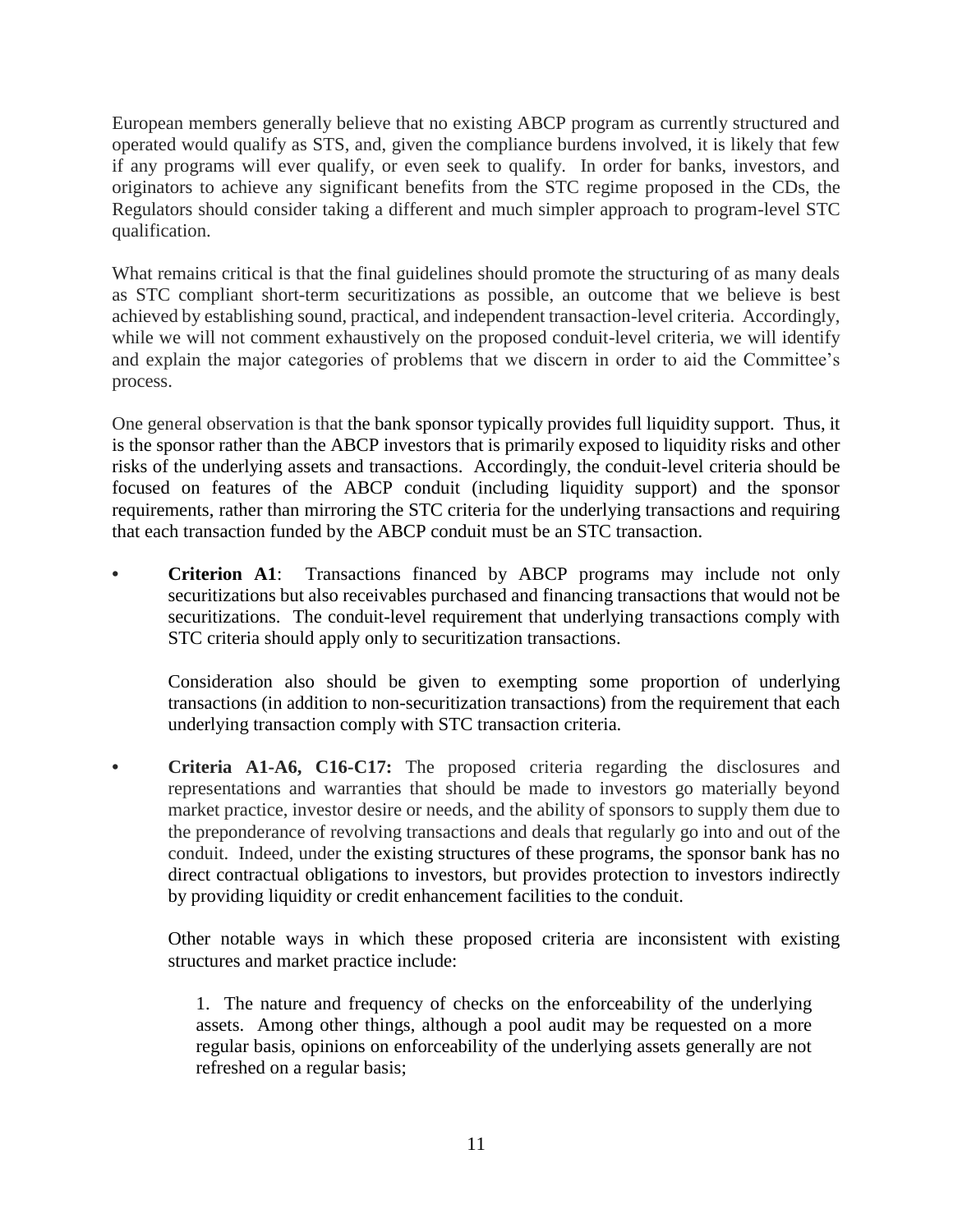2. Disclosure of the timing and purpose of changes in sellers' underwriting standards; and

3. Confirming that underlying credit claims or receivables are not, at the time of acquisition, in default or delinquent "or subject to a material increase in expected losses or enforcement actions."

- **• Criterion A2:** We refer to our comments above under Criteria A4, A6, B10 and C17 regarding these generally unconstructive disclosure requirements. Further, the requirement for the sponsor to make available sufficient loss performance data with substantially similar risk characteristics to the investor is particularly problematic. Disclosure of key statistics regarding underlying assets and asset types already takes place, and seems satisfactory for investors. We do not agree with requiring the disclosure of proxy data. Moreover, requiring disclosure of comparable transaction data for facilities could introduce risk to the sponsor if the comparability diminishes in the future and the facility deteriorates. Sponsors regularly receive calls from investors inquiring into the specifics of transactions as part of the investor's due diligence process. If investors are aware of the type of underlying asset, they should be able to identify comparable data independently.
- **Criterion A4:** The requirement that the sponsor inform investors of the material selection criteria applied when selecting sellers of the underlying transactions (including where the sellers are not financial institutions) is problematic because many ABCP programs have no specified seller selection criteria. Notably, the proposed EU ABCP STS Criteria do not include such a requirement.
- **• Criterion B13:** There is no specification with regard to the necessary amplitude of the retained interest in the structure. We suggest that, so long as a bank complies with the applicable credit risk retention requirements, it should be deemed to have complied with any requirement that interests be aligned.
- **• Criterion B14:** We suggest that the "weighted average maturity" test at the conduit level in Criterion B14 should be three years. For several decades now, conduits have financed a large variety of assets—many of them with weighted average maturities in excess of three years—without serious loss. We do not think that limiting such maturity to less than three years is justified by the historical record. Again, conduit sponsors must perform robust due diligence based on extensive data before being able to place such a transaction in the conduit.
- **Criterion C16:** The proposed sponsor representations and warranties regarding steps taken to ensure compliance with transaction-level criteria, as well as the qualities of the seller's policies, procedures, and regulatory compliance (Criterion 16 conduit level), also raise concerns, particularly where the underlying transaction criteria are vague and relate to matters usually outside the sponsor's responsibility, for example:
	- 1. in case of a seller's delegation of servicing tasks, ensuring appropriate oversight of the outsourced arrangements (Criterion 6 transaction level); and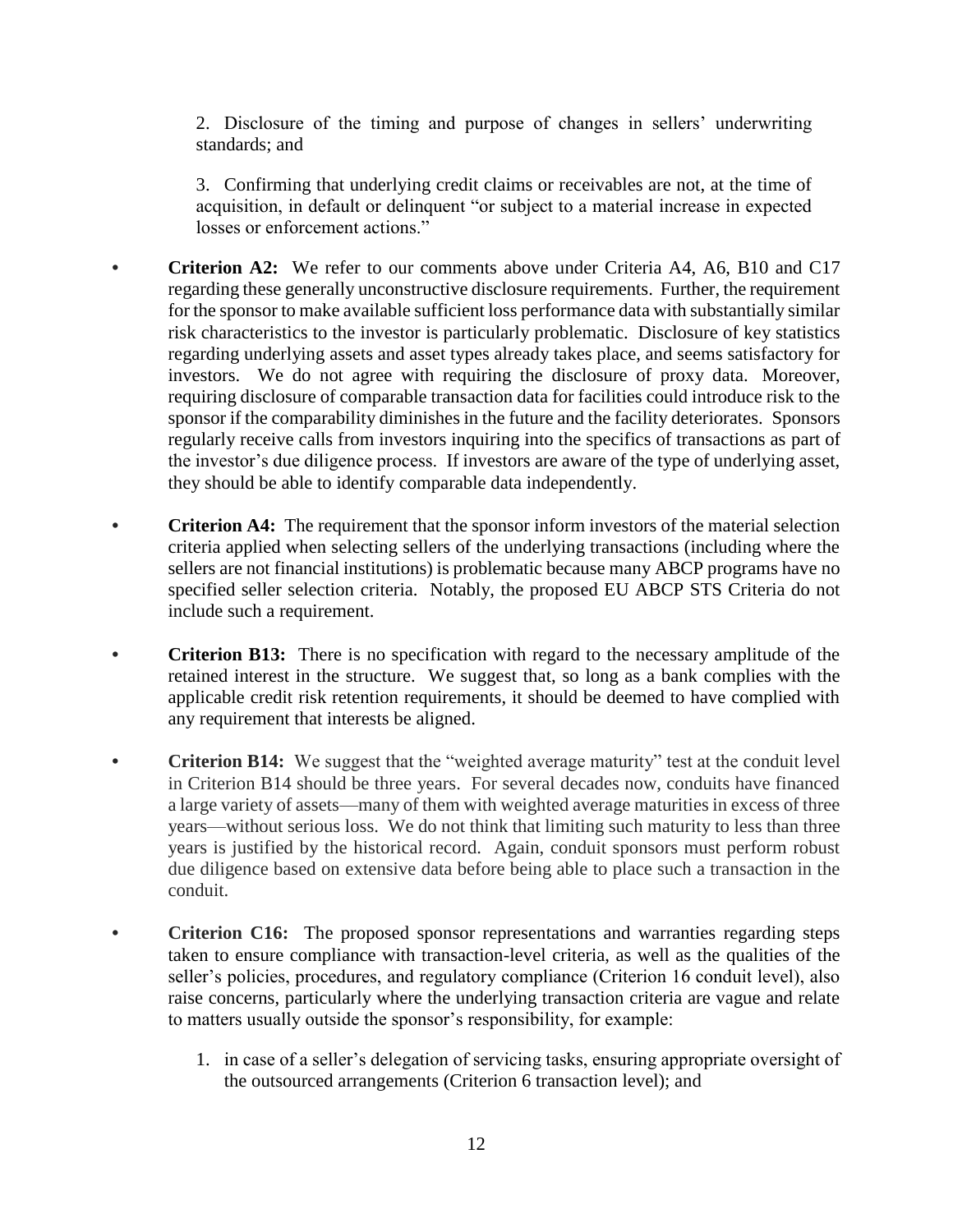2. ensuring that the seller and other relevant parties responsible for originating and servicing the underlying assets of the transactions within the ABCP program "have thorough legal and collateral knowledge" (Criterion 16 transaction level).

Additionally, when investors benefit from full credit and liquidity support from the sponsor bank (fully supported liquidity lines), we believe that the constraints regarding contractual obligations should be loosened. For example, we do not understand the rationale for requiring the sponsor to provide investors with a summary of the waterfall for each transaction funded in the conduit. This requirement would be very burdensome because some multi-seller conduits fund more than 100 transactions for bank clients. ABCP conduits already are providing monthly reports to investors, which provide investors with enough data on the underlying assets.

**• Criterion D19:** We recommend that this criterion establishing requirements for granularity in the asset pools and maximum overall obligor concentrations should be removed. These requirements will not work for trade receivables and are very difficult to calculate on a monthly basis for dynamic pools. It is important to weigh the existing regulatory regimes that apply lending limits, large exposure limits, and the like which appropriately regulate such exposures. *See* BCBS, *Supervisory Framework For Measuring And Controlling Large Exposures* Part IV.D. (BCBS 283 April 2014), *available at* http://www.bis.org/publ/bcbs283.htm; Regulation (EU) No 575/2013 Part IV (June 26, 2013), *available at* http://eur-lex.europa.eu/legal-content/EN/TXT/?uri=celex: 32013R0575R(02). 6

We would be happy to meet with the Regulators to discuss these and any other concerns regarding the conduit-level criteria if that would be helpful.

# **VI. The Definitions Of "Seller" And "Sponsor" Should Be Revised.**

Annex 1 of the Capital CD sets forth the definitions of a number of terms used in the STC criteria for short-term securitizations. We think that the definitions of two of these terms—seller and sponsor—should be revised.

The Capital CD defines a "seller" as a party who, among other things, transferred "obligations or potential obligations (under a credit claim or a receivable) of an obligor … through a transaction to the ABCP conduit." We are uncertain whether this definition encompasses types of transactions that do not involve a sale of the assets to the ABCP conduit (or bank in a direct-funded transaction). For example, there are transactions in which assets are sold to a SPE sponsored by the bank's customer and then either (1) a security interest in the assets is granted to the ABCP conduit or bank to secure a loan made by the ABCP conduit or bank to the sponsored SPE, or (ii) an undivided interest (but not the whole asset) is sold to the ABCP conduit or bank. Additionally, it is also common for the seller in an ABCP conduit or bank-customer securitization transaction to purchase

 $\overline{a}$ <sup>6</sup> We note that the EU short-term securitization criteria for bank capital purposes include a program-level obligor concentration limit of 2% of aggregate exposure value. However, this requirement is mitigated by allowing banks to take into account receivables purchase price discounts as well as certain eligible third-party credit protection and by excluding lease residual values supported by a repurchase or refinancing commitment from an eligible guarantor.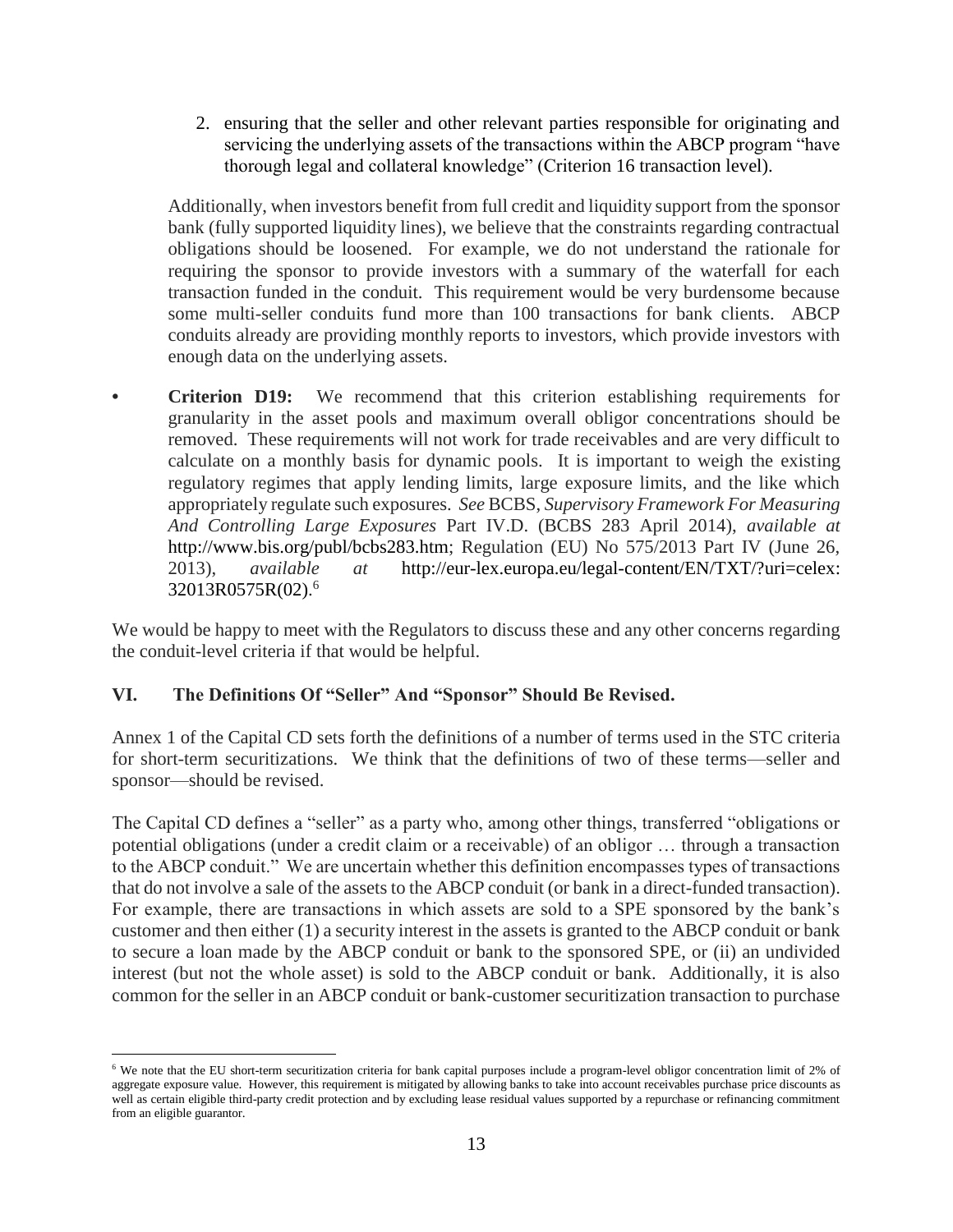rather than directly originate the underlying assets. We therefore suggest revising the definition of "Seller" to clarify that

"Seller" means a party that (i) concluded (in its capacity as original lender *or through the purchase of the assets from the original lender)* the original agreement that created the obligations or potential obligations (under a credit claim or receivable) of an obligor, and (ii) transferred those assets *or an interest therein or granted a security interest in those assets*  through a transaction to the ABCP conduit or, if the transaction is directly financed by a bank, to the bank.

As for the definition of the term "sponsor," we believe that it should be revised to reflect the fact that entities affiliated with the bank that provides primary credit and liquidity support to an ABCP conduit often provide all or a portion of the administrative services to that ABCP conduit. Thus, we suggest that the first sentence of the definition of "sponsor" should state: "The sponsor of an ABCP conduit*, including any affiliate providing administrative services or credit or liquidity support to the ABCP conduit*."

### **VII. Responses To The Numbered Questions Posed In The Capital CD.**

The Capital CD seeks input from respondents on five specific questions related to its proposal for establishing short-term STC criteria for exposures to ABCP structures. Our response to each follows:

**1.** Question 1 asks if the respondents agree with the proposed STC criteria for short-term securitizations and the related guidance for satisfying each proposed criterion. Sections I through VI above set forth our views on how the criteria should be modified to most effectively achieve the goals of the Capital CD and grow the short-term securitization market.

**2.** Question 2 asks respondents for their views on the proposed baseline and alternative approaches for satisfying the short-term STC capital criteria that are proposed in the Capital CD. In Section II above we explain that we believe that the Committee's goals in applying STC criteria to ABCP structures can be best achieved by adopting Alternative Approach 2, which requires compliance with STC criteria solely on a transaction-by-transaction basis.

**3.** Question 3 asks for respondents' views regarding the requirement that the liquidity facility (or facilities) and credit protection support required by criterion B7 must be provided by a single provider. We believe that neither the safety nor the soundness of an ABCP program would be harmed to any meaningful degree by allowing two or more banks or other regulated financial institutions to provide these protections. As long as the contractual obligations of the entities providing the support are clear, there is no reason to require that all support be provided by only one entity. Indeed, in our view, additional assurance may be provided by having two banks analyze the deal rather than just one.

**4.** Question 4 asks for respondents' views concerning which participants in an ABCP program should be responsible for determining compliance with the proposed STC criteria. We propose the following: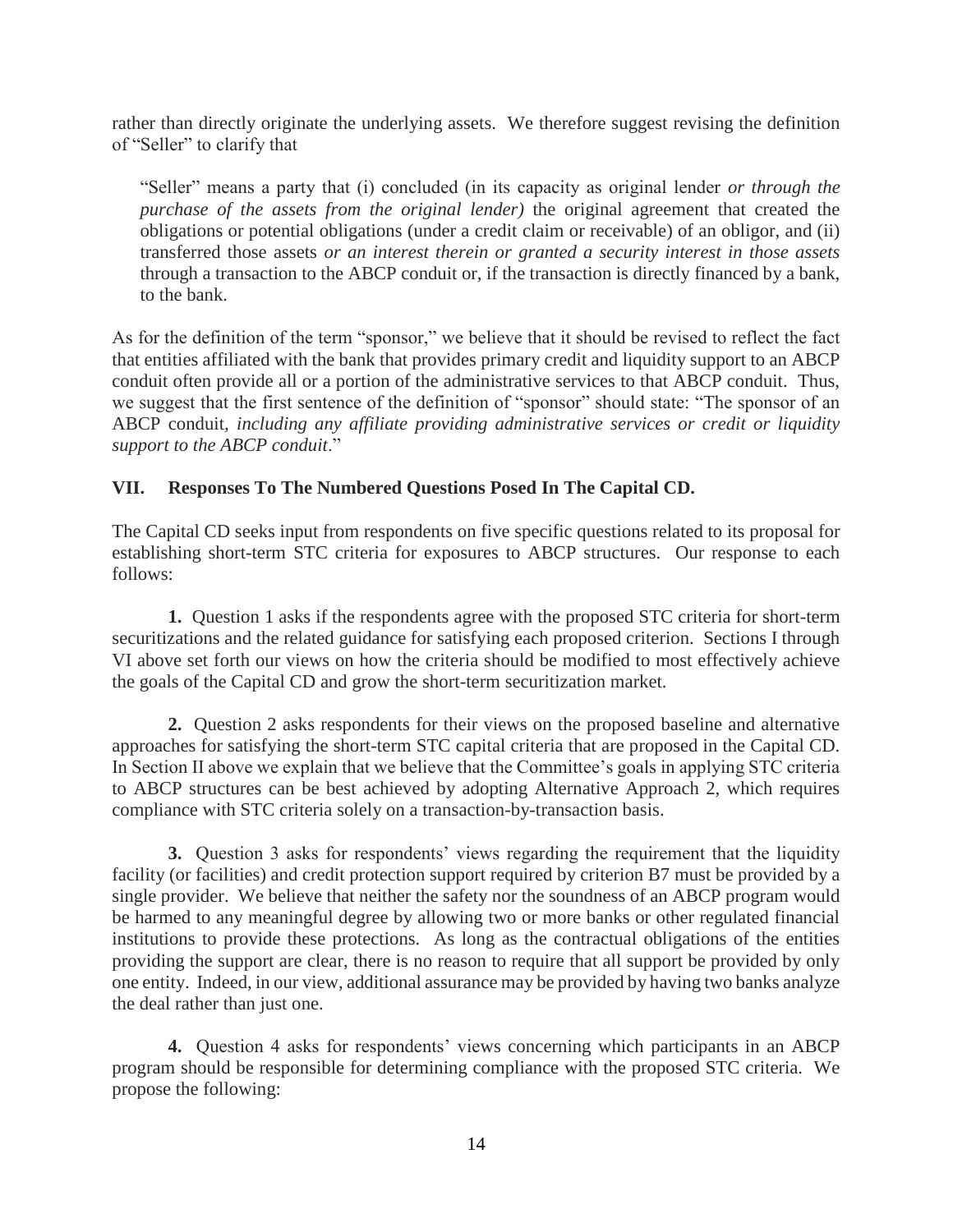- For notes issued by the ABCP conduit, only the investor should be responsible for determining compliance with the STC criteria for its investment.
- Only the sponsor should be responsible for compliance with the STC criteria at the transaction level.

**5.** Question 5 asks if respondents have any comments regarding the appropriateness of an RBC benefit for compliance with STC criteria. We agree with the concept of preferential RBC treatment if the ABCP conduits satisfy applicable criteria, provided they are suitably calibrated (as we have commented).<sup>7</sup>

### **VIII. Conclusions**

 $\overline{a}$ 

The Associations' guiding principle in making the proposals set forth in this letter is captured by architect Frank Lloyd Wright's admonition to "'[t]hink simple' as my old master used to say meaning reduce the whole of [the subject's] parts into the simplest terms, getting back to first principles." Although the Associations support the Committee's goal of "assisting the financial industry in its development of STC securitisation structures," we believe that the mechanisms proposed by the Committee to achieve that goal go too far, risk making the process for obtaining preferential RBC treatment overly complicated, and ignore the strong credit performance over several decades of ABCP conduits (distinct from SIVs and "arbitrage conduits") backed by "real economy" assets such as trade receivables, auto loans and leases, etc..

Previous submissions to the Committee during the STC discussions<sup>8</sup> have included extensive data that demonstrates that ABCP conduits:

- have a 30-year operating history
- have exhibited strong liquidity performance even during times of stress
- fund the real economy (*e.g.*, trade receivables, auto and consumer loans with good performance)
- are supported by sponsor banks, and
- are relied upon by customers as a significant source of working capital.

We respectfully suggest that our proposals, if adopted, would achieve the Committee's goal of ensuring that ABCP transactions are structured prudently, justifying less capital, without creating unnecessary and impractical complication that would discourage compliance with the STC criteria and disrupt the operation of the ABCP market.

The Associations welcome opportunities to work with the Regulators to modify the proposed STC criteria and related guidance in order to maximize compliance with the criteria and best serve the

<sup>7</sup> We wish to draw the Regulators' attention to an inaccuracy in the schematic on page 3 of the Criteria CD, which shows "Sellers" transferring assets directly to "ABCP Conduit[s]." In the vast majority of cases, sellers render their transactions bankruptcy remote by transferring pools of financial assets through one or more SPEs in so-called "true sales" or other similar transactions that serve to render the structure as a whole bankruptcy remote. The ABCP conduits then finance these SPEs in some form.

<sup>&</sup>lt;sup>8</sup> See Annex II of the response dated 5<sup>th</sup> February 2016 of GFMA and IACPM to the Committee's Consultative Document of November 2015 on capital treatment for "simple transparent and standardized securitizations," linked [here.](https://www.afme.eu/globalassets/downloads/consultation-responses/afme-gfma-stn-response-to-bcbs-consultative-document.pdf)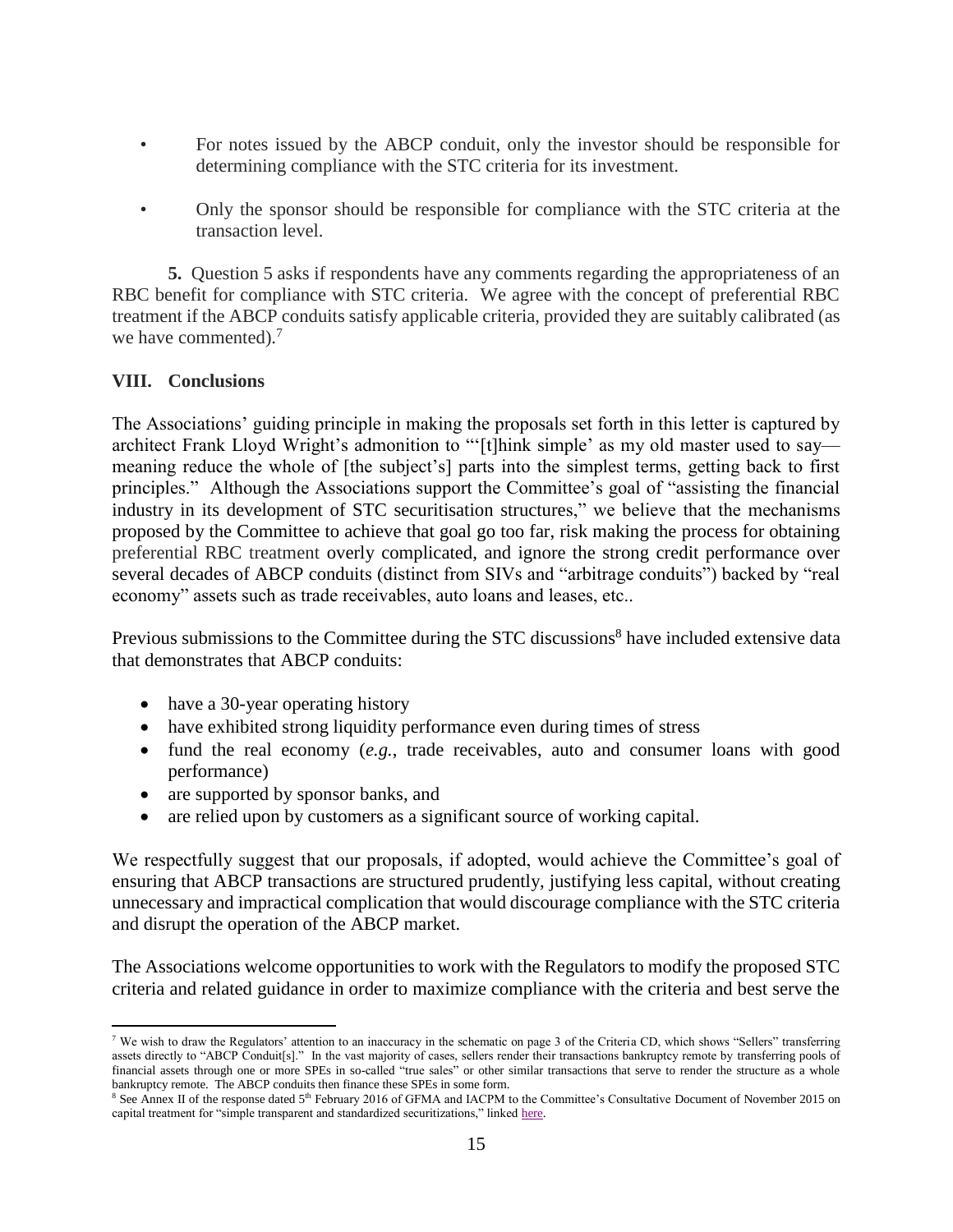goals of the Capital and Criteria CDs. If you have any questions regarding this comment letter please contact in the first instance Richard Hopkin of AFME (Richard Hopkin@afme.eu), Richard Gray of IIF [\(rgray@iif.com\)](mailto:rgray@iif.com) or Chris Killian of SIFMA [\(ckillian@sifma.org\)](mailto:ckillian@sifma.org).

Respectfully submitted,

 $\frac{1}{10}$ 

Chris Dalton Allison Parent Chief Executive Officer Executive Director

allson Par

Australian Securitisation Forum Global Financial Markets Association

David Hiscock Andrés Portilla Senior Director - Market Practice Managing Director, Regulatory Affairs<br>
and Regulatory Policy Managing Director, Regulatory Affairs<br>
Institute of International Finance International Capital Market Association

Institute of International Finance